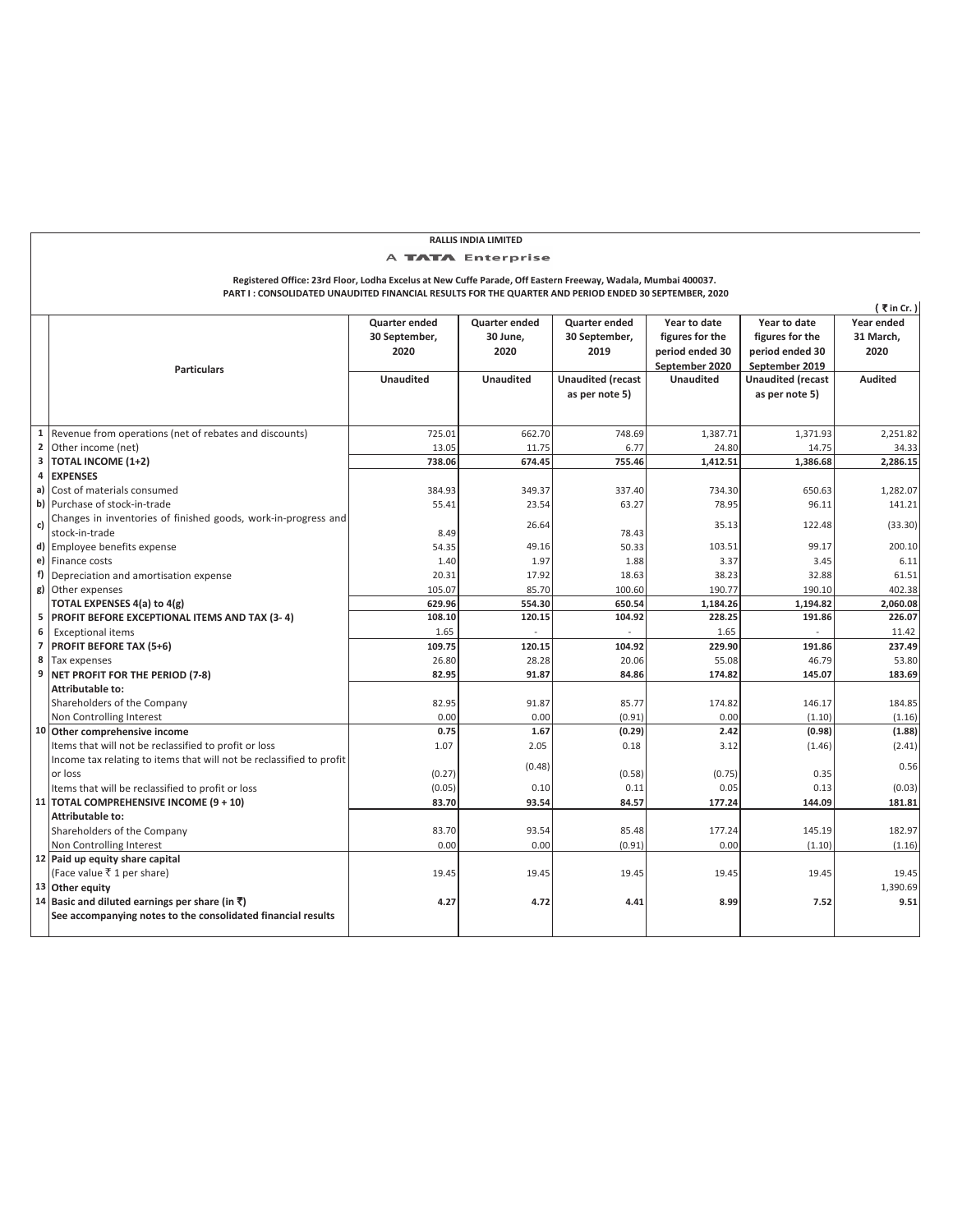| (₹in Cr.)<br>PART II: CONSOLIDATED UNAUDITED BALANCE SHEET AS AT 30 SEPTEMBER, 2020 |                      |                    |  |  |  |
|-------------------------------------------------------------------------------------|----------------------|--------------------|--|--|--|
| As at<br>As at                                                                      |                      |                    |  |  |  |
| <b>Particulars</b>                                                                  | 30 September, 2020   | 31 March, 2020     |  |  |  |
|                                                                                     | Unaudited            | <b>Audited</b>     |  |  |  |
| <b>ASSETS</b>                                                                       |                      |                    |  |  |  |
| Non-current assets                                                                  |                      |                    |  |  |  |
| a)Property, plant and equipment                                                     | 377.59               | 360.78             |  |  |  |
| b)Capital work-in-progress                                                          | 36.64                | 28.76              |  |  |  |
| c)Right-of-use asset<br>d)Investment property                                       | 38.04<br>0.13        | 26.44<br>0.13      |  |  |  |
| e)Goodwill                                                                          | 195.82               | 195.82             |  |  |  |
| f)Other intangible assets                                                           | 12.44                | 9.66               |  |  |  |
| g)Intangible assets under development                                               | 50.22                | 46.95              |  |  |  |
| h)Financial assets                                                                  |                      |                    |  |  |  |
| i)Investments                                                                       | 3.80                 | 3.80               |  |  |  |
| ii)Loans                                                                            | 9.84                 | 9.07               |  |  |  |
| iii)Other financial assets                                                          | 0.84                 | 0.77               |  |  |  |
| i)Income-tax assets (Net)                                                           | 87.67                | 110.02             |  |  |  |
| j)Other non-current assets<br><b>Total non-current assets</b>                       | 38.24<br>851.27      | 42.04<br>834.24    |  |  |  |
| <b>Current assets</b>                                                               |                      |                    |  |  |  |
| allnyentories                                                                       | 693.99               | 699.20             |  |  |  |
| b)Financial assets                                                                  |                      |                    |  |  |  |
| i)Investments                                                                       | 362.29               | 298.67             |  |  |  |
| ii)Loans                                                                            |                      |                    |  |  |  |
| iii)Trade receivables                                                               | 512.35               | 450.59             |  |  |  |
| iv)Cash and cash equivalents                                                        | 18.99                | 46.52              |  |  |  |
| v)Bank Balances other than (iv) above                                               | 83.67                | 2.13               |  |  |  |
| vi)Other financial assets                                                           | 7.28                 | 6.49               |  |  |  |
| c) Other current assets                                                             | 126.94               | 106.37             |  |  |  |
|                                                                                     | 1,805.51             | 1,609.97           |  |  |  |
| Assets classified as held for sale<br><b>Total current assets</b>                   | 4.25<br>1,809.76     | 4.27<br>1,614.24   |  |  |  |
| <b>Total assets</b>                                                                 | 2,661.03             | 2,448.48           |  |  |  |
|                                                                                     |                      |                    |  |  |  |
| <b>EQUITY AND LIABILITIES</b>                                                       |                      |                    |  |  |  |
| Equity<br>a) Equity share capital                                                   | 19.45                | 19.45              |  |  |  |
| b)Other equity                                                                      | 1,518.62             | 1,390.00           |  |  |  |
| Equity attributable to owners of the Company                                        | 1,538.07             | 1,409.45           |  |  |  |
| Non-controlling interests                                                           | 0.69                 | 0.69               |  |  |  |
| <b>Total equity</b>                                                                 | 1,538.76             | 1,410.14           |  |  |  |
| <b>Liabilities</b>                                                                  |                      |                    |  |  |  |
| <b>Non-current liabilities</b>                                                      |                      |                    |  |  |  |
| a) Financial Liabilities                                                            |                      |                    |  |  |  |
| <b>Borrowings</b>                                                                   | 9.44                 | 12.36              |  |  |  |
| Lease liability                                                                     | 30.00                | 14.39              |  |  |  |
| b) Other financial liabilities                                                      | 6.45                 | 6.45               |  |  |  |
| c)Provisions                                                                        | 34.02                | 25.65              |  |  |  |
| d)Deferred tax liabilities (Net)                                                    | 27.42                | 28.49              |  |  |  |
| e)Other non-current liabilities                                                     | 0.10                 | 0.10               |  |  |  |
| <b>Total non-current liabilities</b><br><b>Current liabilities</b>                  | 107.43               | 87.44              |  |  |  |
| a)Financial liabilities                                                             |                      |                    |  |  |  |
| i)Borrowings                                                                        | 0.01                 | 49.62              |  |  |  |
| ii)Trade and other payables                                                         |                      |                    |  |  |  |
| -total outstanding dues of micro enterprises and small enterprises                  | 15.80                | 3.69               |  |  |  |
| -total outstanding dues of creditors other than micro enterprises                   |                      |                    |  |  |  |
| and small enterprises                                                               | 742.07               | 633.65             |  |  |  |
| iii) Other financial liabilities                                                    | 155.74               | 89.32              |  |  |  |
| iv) Lease liabilities                                                               | 10.24                | 13.92              |  |  |  |
| b) Other current liabilities                                                        | 52.47                | 120.03             |  |  |  |
| c)Provisions                                                                        | 5.07                 | 17.05              |  |  |  |
| d)Income-tax liabilities (Net)                                                      | 33.44                | 23.62              |  |  |  |
| <b>Total current liabilities</b><br><b>Total liabilities</b>                        | 1,014.84<br>1,122.27 | 950.90<br>1,038.34 |  |  |  |
| <b>Total equity and liabilities</b>                                                 | 2,661.03             | 2,448.48           |  |  |  |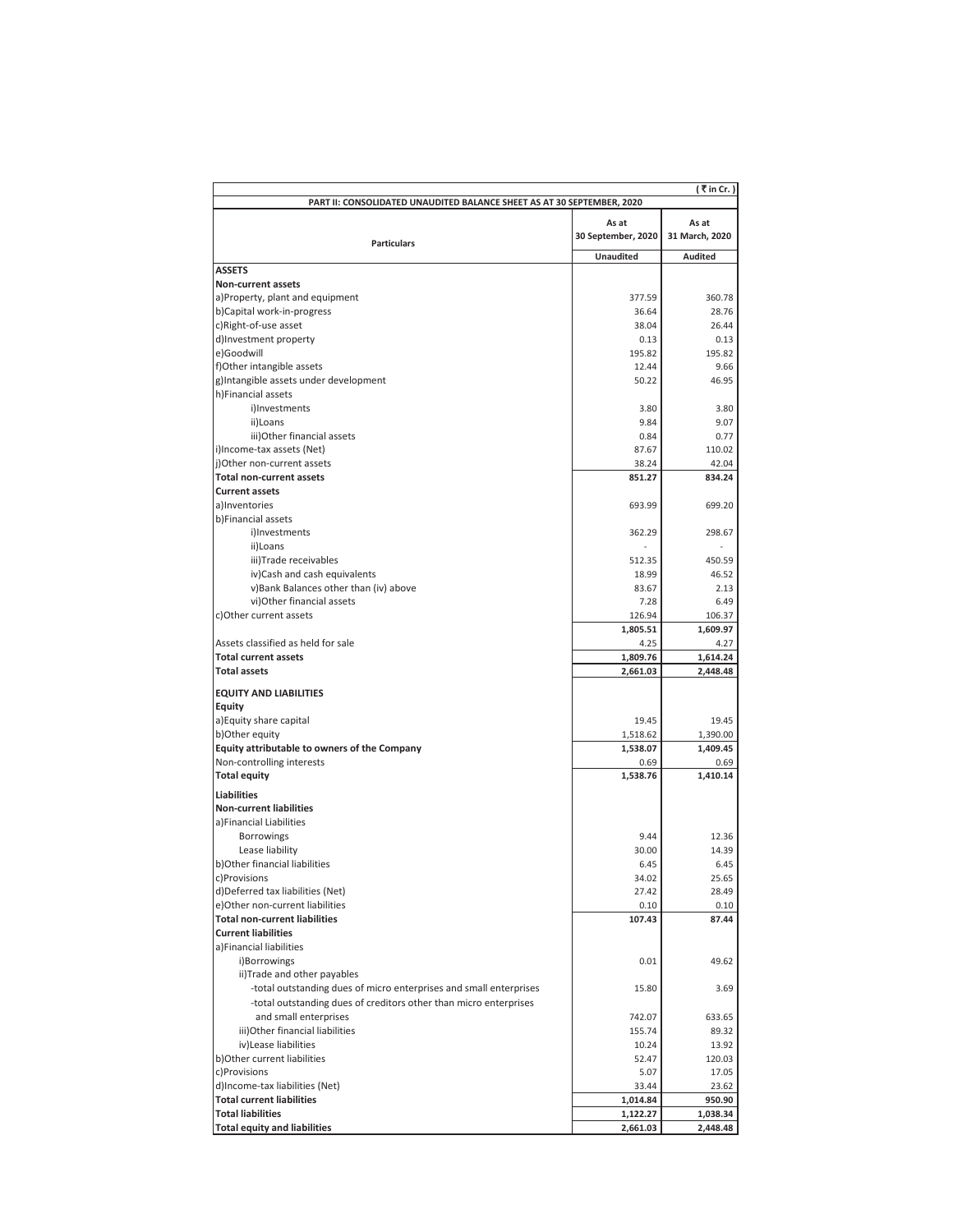|   | (₹in Cr.)                                                                                                                |                    |                                            |                     |  |  |
|---|--------------------------------------------------------------------------------------------------------------------------|--------------------|--------------------------------------------|---------------------|--|--|
|   | PART III : CONSOLIDATED UNAUDITED STATEMENT OF CASH FLOWS FOR THE PERIOD ENDED 30 SEPTEMBER, 2020                        |                    |                                            |                     |  |  |
|   |                                                                                                                          | For the period     | For the period<br>ended                    | For the year        |  |  |
|   |                                                                                                                          | ended              | 30 September,                              | ended               |  |  |
|   | <b>Particulars</b>                                                                                                       | 30 September, 2020 | 2019                                       | 31 March, 2020      |  |  |
|   |                                                                                                                          | Unaudited          | <b>Unaudited</b> (recast<br>as per note 5) | <b>Audited</b>      |  |  |
| А | CASH FLOW FROM OPERATING ACTIVITIES:                                                                                     |                    |                                            |                     |  |  |
|   | Profit before tax                                                                                                        | 229.90             | 191.86                                     | 237.49              |  |  |
|   | Adjustments for:<br>Finance costs                                                                                        | 3.37               | 3.45                                       | 6.11                |  |  |
|   | Depreciation and amortisation expense                                                                                    | 38.23              | 32.88                                      | 61.51               |  |  |
|   | Interest income                                                                                                          | (3.49)             | (0.83)                                     | (4.03)              |  |  |
|   | Dividend income                                                                                                          | (0.01)             | (3.27)                                     | (2.26)              |  |  |
|   | Fair valuation gain on investment in Mutual fund<br>Gain on redemption of current investments                            | (4.36)<br>(5.25)   | (0.42)<br>(0.72)                           | (3.81)<br>(1.56)    |  |  |
|   | Credit balances written back                                                                                             | (4.53)             | (0.30)                                     | (4.30)              |  |  |
|   | Allowance for doubtful debts (net)                                                                                       | 6.82               | 4.83                                       | 6.96                |  |  |
|   | Allowance for doubtful advances<br>Capital work-in-progress written off                                                  |                    | 0.02<br>0.27                               | 0.02<br>0.27        |  |  |
|   | Tangible assets written off                                                                                              |                    |                                            | 0.09                |  |  |
|   | Impairment of Intangible assets and intangible assets under development                                                  | 3.61               | 1.78                                       | 1.77                |  |  |
|   | <b>Bad debts</b>                                                                                                         |                    |                                            | 2.23                |  |  |
|   | (Reversal)/provision for indirect tax matters<br>Provision for Directors pension liability                               | 0.19               | (0.65)<br>(0.12)                           | (2.45)<br>0.28      |  |  |
|   | Provision/(reversal) for supplemental pay                                                                                | (0.06)             | 0.18                                       | 0.82                |  |  |
|   | Provision for gratuity                                                                                                   | (2.62)             | 0.11                                       | 1.90                |  |  |
|   | Provision for compensated absences                                                                                       | 1.30               | 1.87                                       | 2.13                |  |  |
|   | Mark-to-market loss / (gain) on forward contract<br>Net unrealised foreign exchange loss / (gain)                        | 4.58<br>3.50       | 0.16<br>3.54                               | 0.04<br>4.66        |  |  |
|   | (Gain)/loss on disposal of property, plant and equipment and investment property                                         | (1.65)             | (0.11)                                     | (11.52)             |  |  |
|   | Operating profit before working capital changes                                                                          | 269.53             | 234.53                                     | 296.35              |  |  |
|   | Movements in working capital:<br>(Increase)/decrease in trade receivables                                                | (68.78)            | (250.41)                                   | (8.26)              |  |  |
|   | (Increase)/decrease in inventories                                                                                       | 6.17               | 126.02                                     | (23.50)             |  |  |
|   | (Increase)/decrease in Loans                                                                                             | (0.77)             | 1.15                                       | (1.40)              |  |  |
|   | (Increase)/decrease in other financial assets                                                                            | 0.06               | 0.35                                       | (1.84)              |  |  |
|   | (Increase)/decrease in other assets<br>Increase/(decrease) in trade payables                                             | (19.66)<br>120.81  | 19.38<br>138.25                            | 27.42<br>97.55      |  |  |
|   | Increase/(decrease) in other financial liabilities                                                                       | 63.38              | 32.31                                      | (14.03)             |  |  |
|   | Increase/(decrease) in other liabilities                                                                                 | (67.56)            | (50.35)                                    | 20.91               |  |  |
|   | <b>CASH GENERATED FROM OPERATIONS</b>                                                                                    | 303.18             | 251.23                                     | 393.20              |  |  |
|   | Income taxes paid (Net of refunds)<br>NET CASH FLOWS GENERATED FROM OPERATING ACTIVITIES (A)                             | (23.98)<br>279.20  | (33.22)<br>218.01                          | (56.36)<br>336.84   |  |  |
| B | CASH FLOW FROM INVESTING ACTIVITIES:                                                                                     |                    |                                            |                     |  |  |
|   | Interest received                                                                                                        | 2.56               | 0.90                                       | 3.94                |  |  |
|   | Dividend received                                                                                                        | 0.01               | 3.27                                       | 2.26                |  |  |
|   | Payments for purchase of property, plant and equipment<br>(including adjustments on account of capital work-in-progress, |                    |                                            |                     |  |  |
|   | capital creditors and capital advances)                                                                                  | (49.17)            | (27.01)                                    | (61.97)             |  |  |
|   | Payments for intangible assets                                                                                           | (12.78)            | (4.78)                                     | (16.63)             |  |  |
|   | Proceeds from disposal of property, plant and equipment and investment property                                          | 1.67               | 0.18                                       | 12.97               |  |  |
|   | Payment for purchase of investment in equity shares<br>Purchase of current investments                                   | (335.49)           | (460.69)                                   | (713.42)            |  |  |
|   | Proceeds from sale of current investments                                                                                | 281.50             | 335.93                                     | 525.60              |  |  |
|   | Investments in bank deposits                                                                                             | (81.57)            |                                            | 1.33                |  |  |
|   | NET CASH FLOWS (USED IN) INVESTING ACTIVITIES (B)                                                                        | (193.27)           | (152.20)                                   | (245.92)            |  |  |
| c | CASH FLOW FROM FINANCING ACTIVITIES:                                                                                     |                    |                                            |                     |  |  |
|   | Repayment of long-term borrowings (including current maturities)                                                         | (2.45)             | (2.03)                                     | (3.99)              |  |  |
|   | Proceeds from short-term borrowings                                                                                      | 63.43              | 136.00                                     | 289.00              |  |  |
|   | Payment of lease liabilities                                                                                             | (11.08)<br>(88.93) | (10.82)                                    | (16.84)<br>(280.50) |  |  |
|   | Repayment of short-term borrowings<br>Dividend paid on equity shares (including dividend distribution tax)               | (48.65)            | (127.50)<br>(58.64)                        | (58.73)             |  |  |
|   | Interest paid                                                                                                            | (1.70)             | (1.52)                                     | (3.47)              |  |  |
|   | Bank balances in dividend account                                                                                        | 0.04               | 0.03                                       | 0.12                |  |  |
|   | NET CASH FLOWS (USED IN) FINANCING ACTIVITIES (C)                                                                        | (89.34)            | (64.48)                                    | (74.41)             |  |  |
|   | NET INCREASE / DECREASE IN CASH AND CASH EQUIVALENTS (A) + (B) + (C)                                                     | (3.41)             | 1.33                                       | 16.51               |  |  |
|   | CASH AND CASH EQUIVALENTS AT THE BEGINNING OF THE YEAR<br>Cash in hand                                                   | 0.03               | 0.05                                       | 0.05                |  |  |
|   | Balances with banks in current account and deposit account                                                               | 46.49              | 41.80                                      | 41.80               |  |  |
|   | Bank overdrafts and cash credit facility (secured)                                                                       | (24.12)            | (35.96)                                    | (35.96)             |  |  |
|   | <b>CASH AND CASH EQUIVALENTS</b>                                                                                         | 22.40              | 5.89                                       | 5.89                |  |  |
|   | Net Cash and cash equivalents as per Cash flow statement                                                                 | 18.99              | 7.22                                       | 22.40               |  |  |
|   | CASH AND CASH EQUIVALENTS AT THE END OF THE YEAR                                                                         |                    |                                            |                     |  |  |
|   | Cash in hand                                                                                                             | 0.03               | 0.04                                       | 0.03                |  |  |
|   | Balances with banks in current account and deposit account<br>Bank overdrafts and cash credit facility (secured)         | 18.97<br>(0.01)    | 7.31<br>(0.13)                             | 46.49<br>(24.12)    |  |  |
|   | CASH AND CASH EQUIVALENTS                                                                                                | 18.99              | 7.22                                       | 22.40               |  |  |